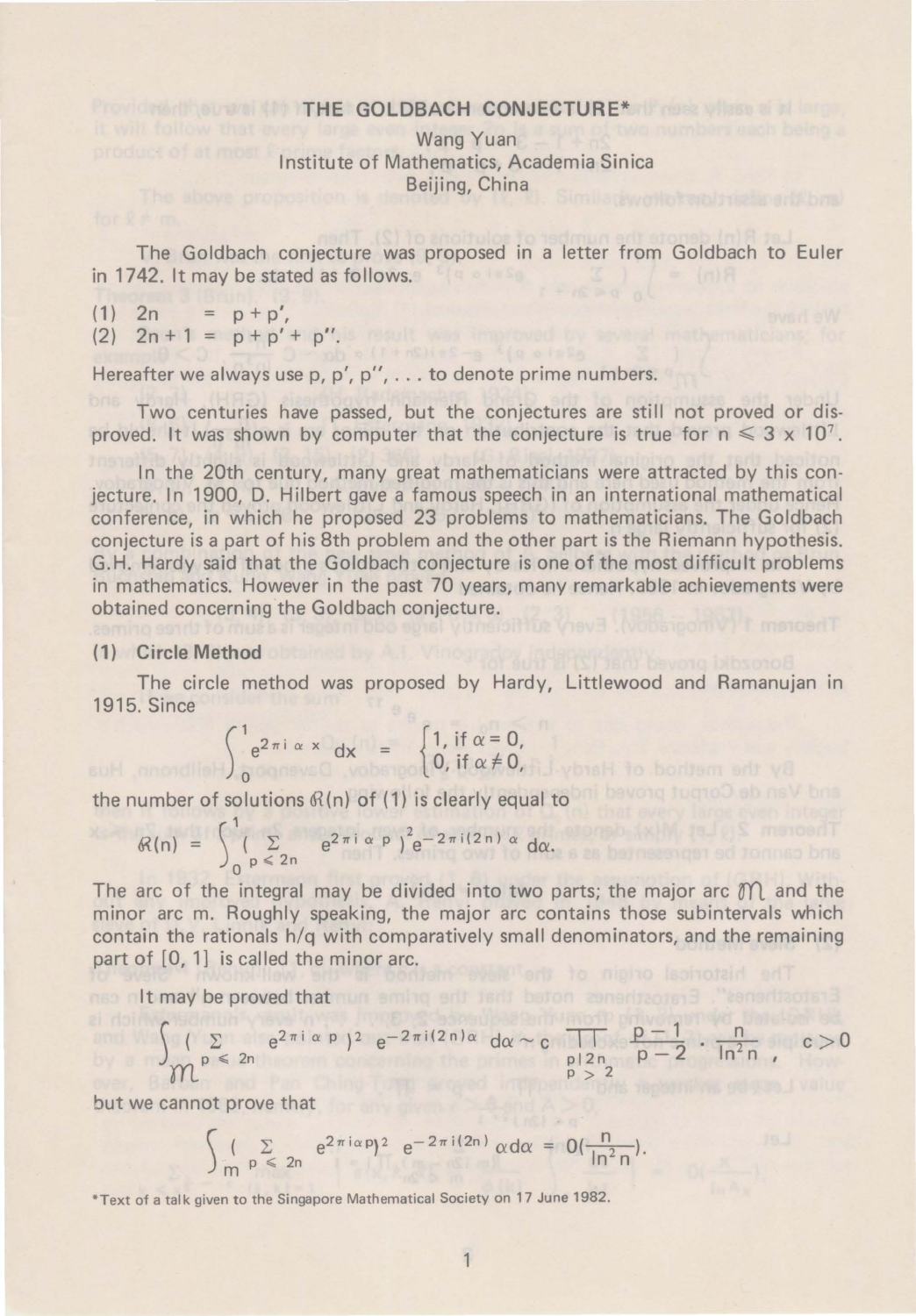It is easily seen that (2) is a cosequence of ( **1).** In fact, if ( **1)** is true, then

$$
2n + 1 - 3 = p + p',
$$
  

$$
2n + 1 = 3 + p + p',
$$

and the assertion follows.

Let  $R(n)$  denote the number of solutions of  $(2)$ . Then

$$
R(n) = \int_0^1 (\sum_{p \leq 2n + 1} e^{2\pi i \alpha p})^3 e^{-2\pi i (2n + 1) \alpha} d\alpha.
$$

We have

$$
\int_{\chi_{\mathcal{D}}} \sum_{\rho \, \leq \, 2n \, + \, 1} e^{2 \pi i \, \alpha \, p \, \beta} \, e^{- \, 2 \pi \, i \, (2n \, + \, 1) \, \alpha} \, d\alpha \sim C \, \frac{n^2}{\ln^3 n}, \, C > 0.
$$

Under the assumption of the Grand Riemann hypothesis (GRH), Hardy and Littlewood proved that the contribution on the minor arc is  $o(\frac{n^2}{\ln^3 n})$ .It should be noticed that the original method of Hardy and Littlewood is slightly different from the method used here and this is the modified method due to I.M. Vinogradov. Hence under the assumption of (GRH), Hardy and Littlewood proved the conjecture (2) for sufficiently large n.

The improved hypothesis in Hardy and Little wood's proof of (2) was removed by Vinogradov in 1937. Hence he obtained

**Theorem 1** (Vinogradov). Every sufficiently large odd integer is a sum of three primes.

Borozdki proved that (2) is true for

$$
n > n_0 = e^{e^{e^{1}}}
$$

By the method of Hardy-Littlewood-Vinogradov, Davenport, Heilbronn, Hua and Van de Corput proved independently the following

**Theorem 2** Let M(x) denote the number of even integers 2n such that  $2n \le x$ and cannot be represented as a sum of two primes. Then

$$
M(x) = o(x).
$$

## (2) Sieve Method anotanimonab Illiama viewitategmob riting phil alengitian entry niamob

The historical origin of the sieve method is the well-known "Sieve of Eratosthenes". Eratosthenes noted that the prime number between  $n^2$  and n can be isolated by removing from the sequence 2, 3, ... , n every number which is multiple of a prime not exceeding  $n^{\frac{1}{2}}$ .

Let 
$$
\ell
$$
 be an integer and  
\n
$$
p \le (2n)^{\frac{1}{\ell+1}}
$$
\nLet  
\n
$$
P_{\ell}(n) = \sum_{\substack{(m (2n-m), \Pi) = 1 \\ m \le 2n}} 1.
$$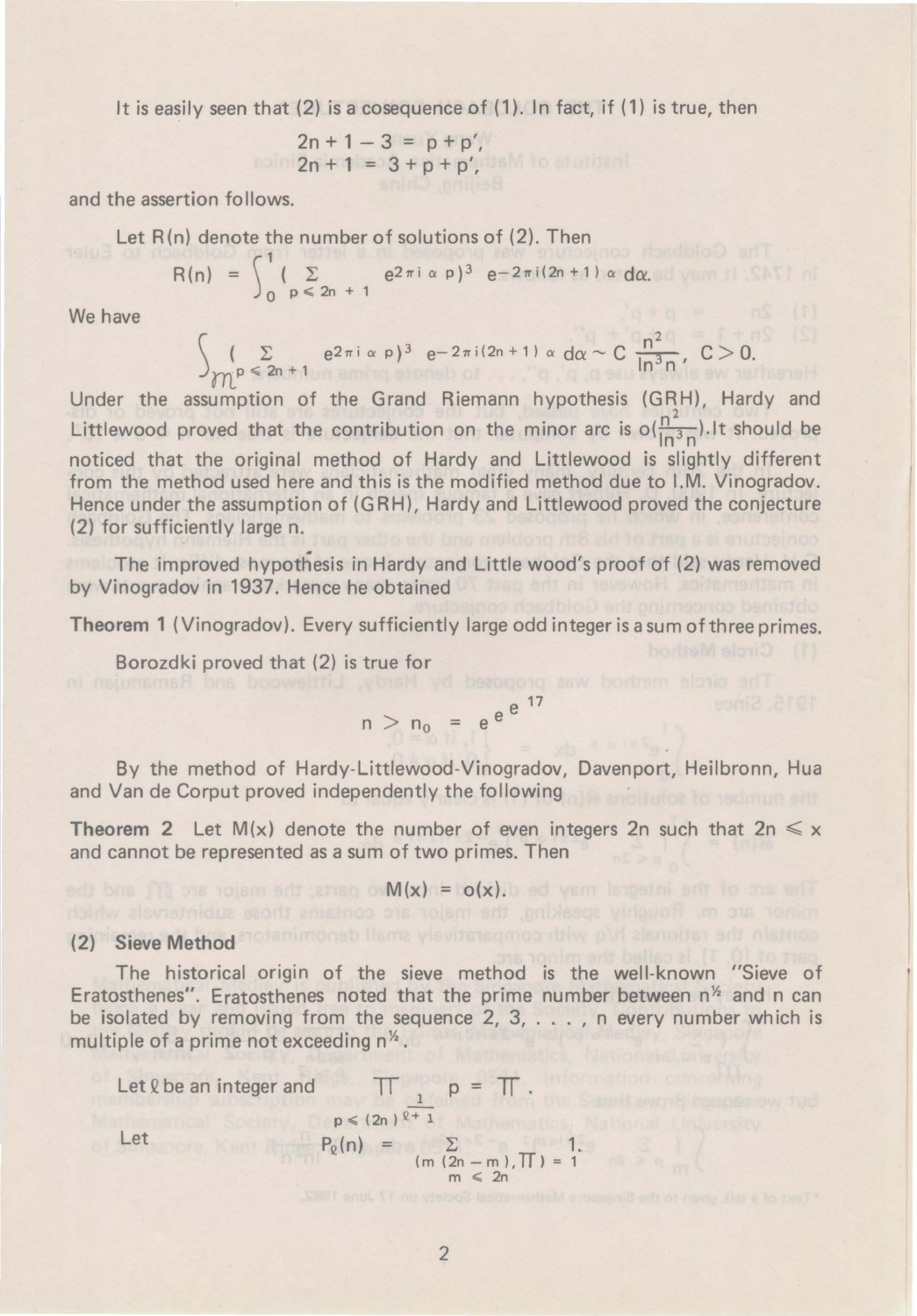Provided that we can obtain a positive lower estimation for  $P_{\varrho}(n)$  when n is large, it will follow that every large even integer 2n is a sum of two numbers each being a product of at most  $\ell$  prime factors.

The above proposition is denoted by  $(\ell, \ell)$ . Similarly we may define  $(\ell, m)$ for  $l \neq m$ .

V. Brun was the first to prove (9, 9).

**Theorem 3** (Brun). (9, 9).

Brun's method and his result was improved by several mathematicians; for example

(7, 7) (H. Rademacher, 1924), (6, 6) (T. Estermann, 1932), (5, 7), (4, 9), (3, 15), (2, 366) (G. Ricci, 1937), (5, 5), (4, 4) (A. Buchstab 1938- 1940),  $(a, b)$ ,  $(a + b \le 6)$  (P. Kuhn, 1953 - 1954).

. By a combination of the new sieve method of A. Selberg with the method of Brun, Buchstab and Kuhn, Wang Yuan proved

(3, 4), (3, 3), (a, b) (a + b  $\leq$  5), (2, 3) (1956 - 1957),

in which (3, 3) was obtained by A.I. Vinogradov independently.

If we consider the sum

$$
Q_{\varrho} (n) = \sum_{\substack{(2n-p, \pi) \\ p \; \leq \; 2n}} 1
$$

then it follows by a positive lower estimation of  $Q_0(n)$  that every large even integer is the sum of a prime and a product of at most  $\ell$  primes, or simply  $(1, \ell)$ .

In 1932, Estermann first proved (1, 6) under the assumption of (GRH). Without any improved hypothesis, A. Renyi proved in 1948 by means of the large sieve of U.V. Linnik and Renyi:

**Theorem 4** (Renyi). (1, c), where cis a constant.

Estermann's result was improved by Wang Yuan to (1, 3) under the (GRH), and Wang Yuan also pointed out that (GRH) in the proof of (1, 3) can be replaced by a mean value theorem concerning the primes in arithmetic progressions. However, Barban and Pan Ching-Tong proved independently a weaker mean value theorem in 1962, namely, for any given  $\epsilon > 0$  and A  $> 0$ ,

$$
\sum_{k \le x^{\frac{3}{\delta}} - \epsilon} \max_{(\ell,k) = 1} \left| \pi(x,k,\ell) - \frac{1}{\phi(k)} \right|_{\epsilon}^x \frac{dt}{\ln t} = 0(\frac{x}{\ln A_x}),
$$